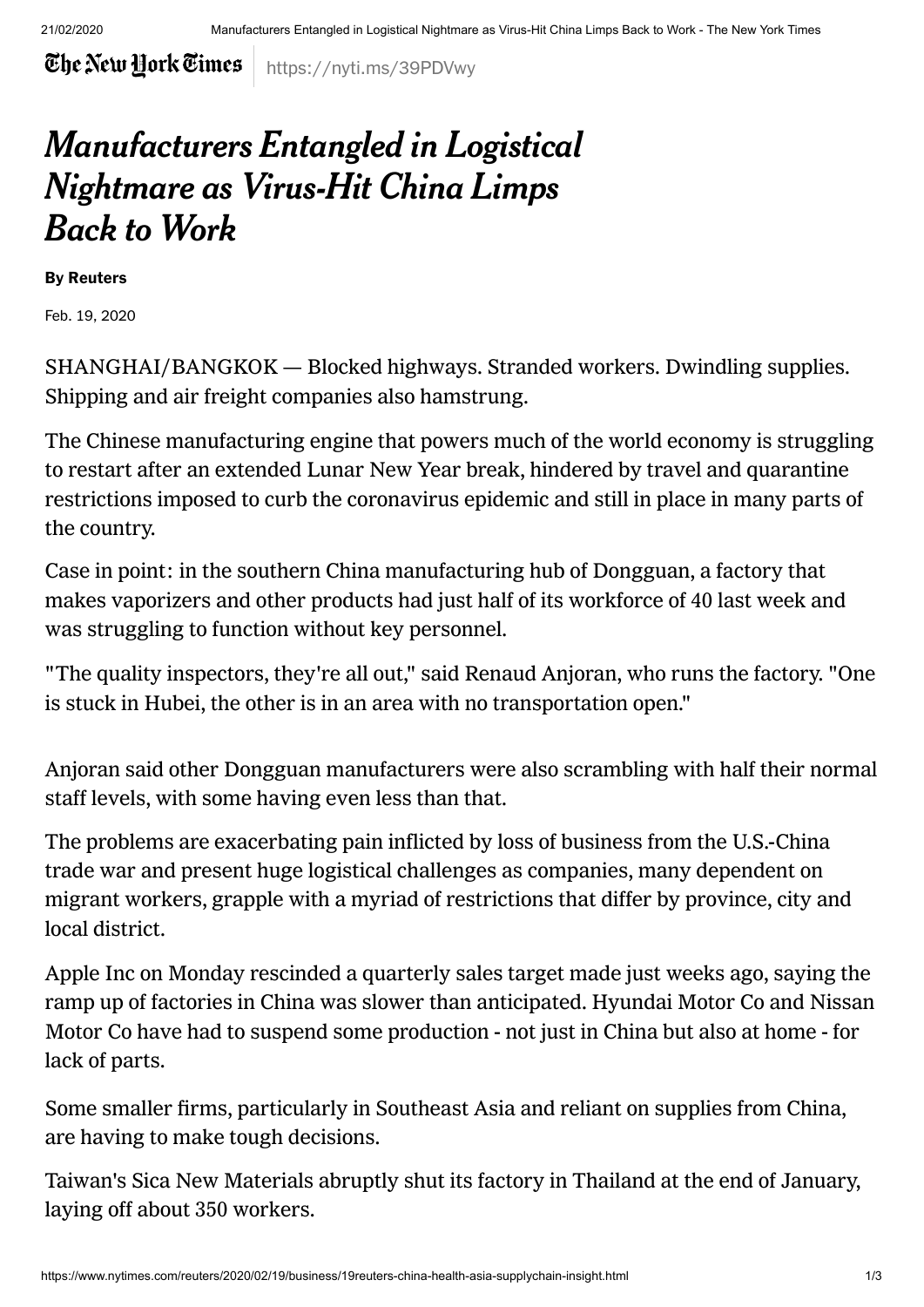"They couldn't produce because raw materials weren't being sent from China," said Pairote Panthakarn from the government's welfare and labor protection office in Kanchanaburi province, where the factory is located. Sica New Materials did not respond to a request for comment.

Sinoproud Cambodia Garments Co Ltd, whose customers include fashion retailer Zara's parent Inditex, told Reuters it may scale back production as stocks of fabric were getting low.

"We hope we get the product in March and if we don't get the product in March, we might just have to cut back and put the workers on half pay," said general manager Tu Ailan.

Nearly half of 109 U.S. companies responding to a poll by Shanghai's American Chamber of Commerce said plant shutdowns have already had an impact on their supply chains, while almost all of the remainder expect an impact within the next month.

The outbreak, slow pace of business resumption and its impact on the global economy is set to dominate discussions at this weekend's G20 meeting of finance ministers and central bank governors in Riyadh, though Chinese counterparts will not attend as they focus on efforts to limit the fallout.

The coronavirus, described by IMF Managing Director Kristalina Georgieva as a global health emergency and "our most pressing uncertainty" is set to knock 0.5 percentage points off global growth in the first quarter for a growth rate of 2.5%, Morgan Stanley economists estimate. They predict China's GDP will expand just 4.2% in the quarter from a year earlier, down from 6% in last quarter.

## FREIGHT ACHES

Even if factories have enough workers, the transportation of supplies and finished goods has also been a major headache.

"The resumption of motor transport is very slow and curbs production," said an executive at a steel mill in the eastern province of Shandong, citing insufficient drivers and a plethora of checkpoints slowing down traffic.

"The situation is easing now, but total recovery might need to wait till the end of the month," said the executive who was not authorized to speak to media and declined to identified.

The shortage of workers at Chinese ports has resulted in fewer calls from container shipping lines, a situation likely to result in months of delivery delays, while some air cargo firms such as Lufthansa have reduced services in response to crew health concerns and uncertain demand.